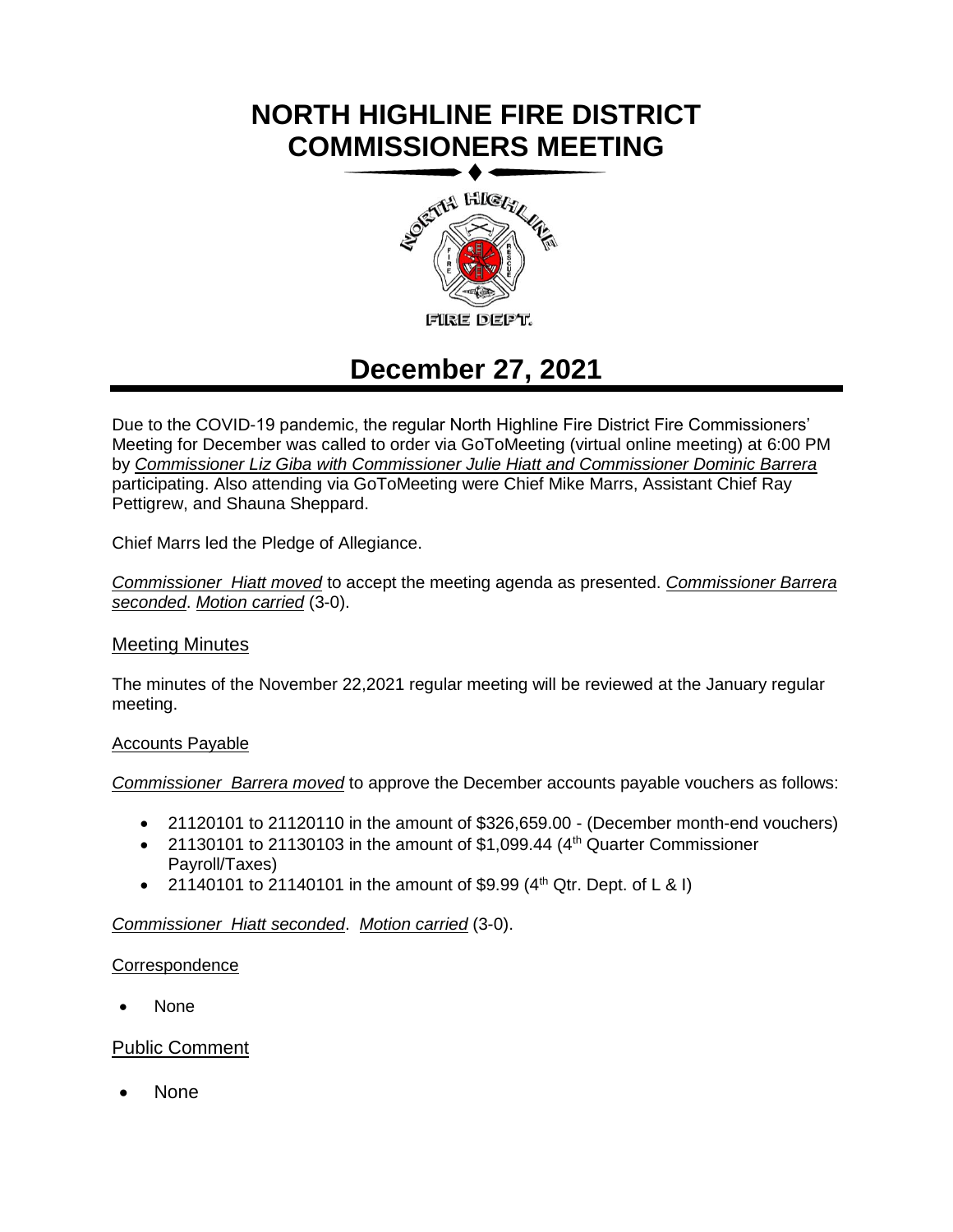# Commissioners' Report

Commissioner Hiatt revisited the idea of getting new apparel for the commissioners. Commissioners Barrera and Giba are interested in seeing her suggestions.

# IAFF Local #1461

• None

# Financial Reports

Everything is tracking very well. We finished the year financially strong.

# Chief's Report

Chief Marrs reported on the following:

- Christmas Outreach Two Santas, the duty crew, administration, and day staff delivered gifts and meals to 25 DSHS sponsored families. Special thanks to TriMed for its very generous toy donation. Cash donations were also very generous. Despite COVID-19, Fire Inspector George Stoess organized, coordinated, and managed a successful Christmas Outreach. Thanks to all for making this 32-year tradition a reality.
- Aid Car 318 Upstaffing Update We are having discussions with the union about getting the Aid Car 318 on the schedule every day of the year by amending contract language related to upstaffing and time off.
- accommodate female and male firefighters by renovating the restrooms and sleeping • Station #18 Remodel – We are working with an architect to determine how to best areas in Station #18. Also, the front office area will be repurposed for the crew's office space. At Station #19, we are considering turning the areas behind the truck bays into individual sleep rooms and showers. One thing that will help control costs and shorten the remodel time at Station #18 is utilizing the meeting room during the remodel. We would not do anything permanent, but we would establish private dorms during the construction process. Commissioner Giba supports the plan and Commissioners Hiatt and Barrera agreed.
- Omicron Variant Update We are at an all-time case count high. Medical professionals expect it to continue to increase as Omicron is 10x's more contagious than the original COVID-19 virus. However, the fully vaccinated with the booster, have a small chance of severe symptoms and hospitalization. One of our new hires tested positive after completing a Point of Care (POC) test. Another, fairly new firefighter learned that he was in close contact with COVID at a wedding on Christmas Eve. He is asymptomatic but his POC came back positive, which seems to be a frequent outcome. The 10-day quarantine continues to be a concern in securing emergency responders in King County. Commissioner Giba mentioned that the quarantine period might be reduced for everyone. Chief Marrs responded that the CDC did come out with new guidelines today and King County may drop the quarantine period from 10 to 7 days with testing. It is still being monitored by King County.
- North Highline Subarea Plan Update Chief Marrs will forward the documentation for all commissioners to review. It appears that the plan is to densify North Highline and increase low-income housing. Chief Marrs noted that more density means more calls. Commissioner Giba believes that more tax-exempt low-income housing would have a significant impact on the fire district with more people requiring more services but not a